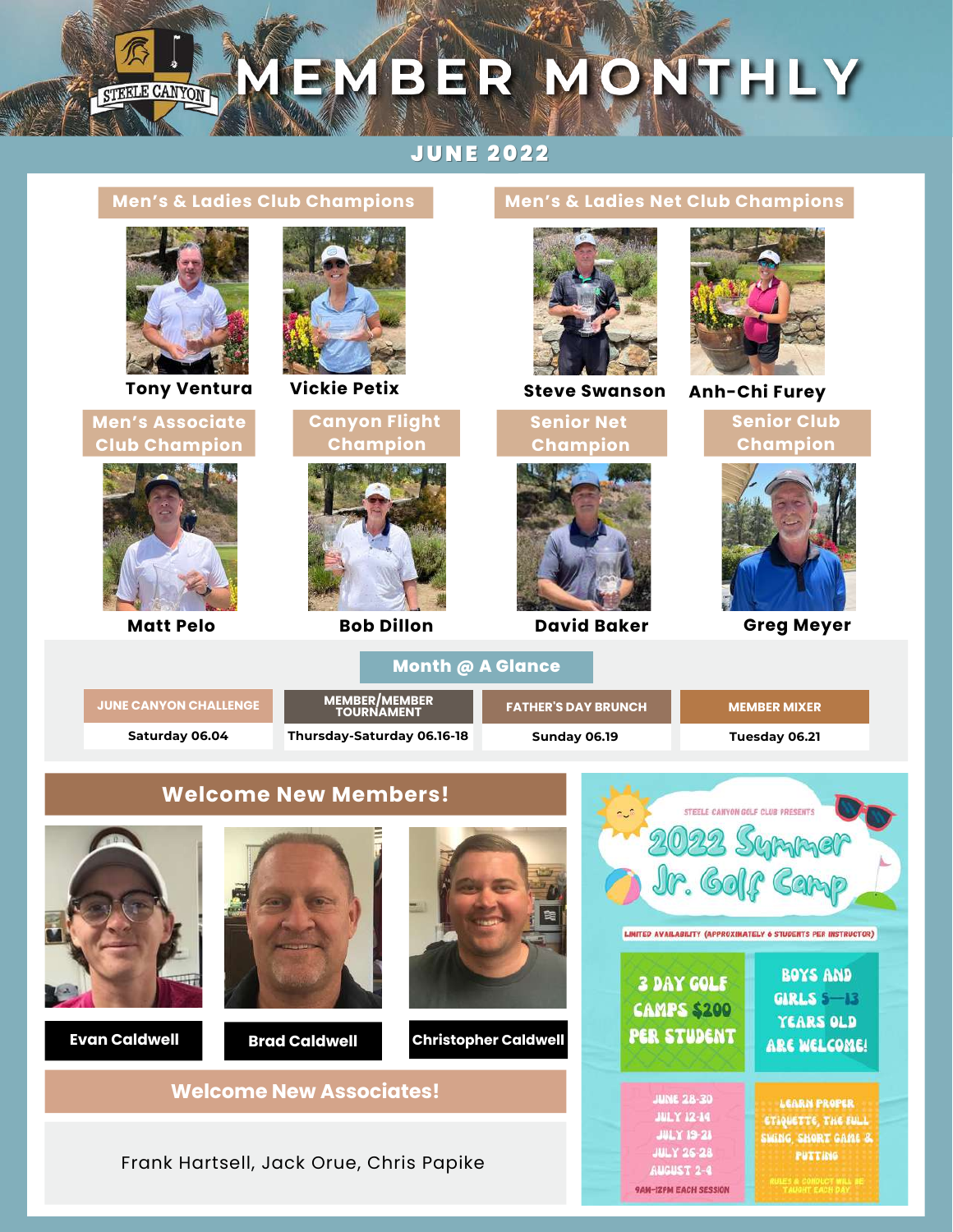## MAY CANYON CHALLENGE

| <b>NET CANYON FLIGHT</b> |                 |              |              |
|--------------------------|-----------------|--------------|--------------|
| Pos.                     | <b>Player</b>   | <b>Score</b> | <b>Purse</b> |
| 1                        | Sean Kearns     | 68           | \$60         |
| $\overline{2}$           | John DeSilva    | 69           | \$50         |
| T <sub>3</sub>           | Patrick O'Neill | 70           | \$35         |
| T <sub>3</sub>           | Andrew Williams | 70           | \$35         |
| T5                       | Nick Moredich   | 72           | \$10         |
| T5                       | Ryan Love       | 72           | \$10         |
|                          |                 |              |              |

#### **RANCH FLIGHT**

| T١ | Tim Coleman          | 69 | \$60 |
|----|----------------------|----|------|
| T1 | Johnathan Chittuluru | 69 | \$50 |
| Τl | Kenny Picha          | 69 | \$50 |
| T4 | Christopher Johnson  | 70 | \$25 |
| ТΔ | Eric Biddlecome      | 70 | \$25 |

#### **LADIES FLIGHT**

|                | Tana Radchenko   | 73 | \$45    |
|----------------|------------------|----|---------|
| T <sub>2</sub> | Dianne Jacob     | 74 | \$13.75 |
| T <sub>2</sub> | Anh Chi Furey    | 74 | \$13.75 |
| T <sub>2</sub> | Barbara Savaglio | 74 | \$13.75 |
| T2             | Deb Finlon       | 74 | \$13.75 |

## **Most Improved:**

**MENS:** Robert Garmo: 16.0 to 13.3 Joey Canales: 8.0 to 5.6

**Ladies:** Sandy Wichelecki: 15.5 to a 13.2

## CLUB CHAMPIONSHIP

**GOLF RESULTS**

| <b>MEN'S GROSS CHAMPIONSHIP</b>       |                      |              |              |
|---------------------------------------|----------------------|--------------|--------------|
| Pos.                                  | <b>Player</b>        | <b>Score</b> | <b>Purse</b> |
| 1                                     | Anthony Ventura      | 148          | \$100        |
| T <sub>2</sub>                        | Ryan Furey           | 155          | \$60         |
|                                       | <b>CANYON NET</b>    |              |              |
| $\mathbf{I}$                          | <b>Bob Dillon</b>    | 139          | \$100        |
| $\overline{2}$                        | <b>Jeff Restine</b>  | 140          | \$75         |
| 3                                     | John DeSilva         | 143          | \$60         |
|                                       | <b>RANCH NET</b>     |              |              |
| 1                                     | Steven Swanson       | 132          | \$100        |
| $\overline{2}$                        | Eric Biddlecome      | 140          | \$75         |
| 3                                     | <b>Michael Cruse</b> | 141          | \$60         |
|                                       | <b>LADIES NET</b>    |              |              |
| 1                                     | Anh Chi Furey        | 147          | \$25         |
| $\overline{2}$                        | Deb Finlon           | 147          | \$25         |
|                                       | <b>LADIES GROSS</b>  |              |              |
| 1                                     | <b>Vickie Petix</b>  | 167          | \$50         |
| <b>SENIOR CHAMPIONSHIP</b>            |                      |              |              |
| <b>SENIOR'S GROSS CHAMPION FLIGHT</b> |                      |              |              |

|                        | Greg Meyer        | 144 | \$100 |
|------------------------|-------------------|-----|-------|
| <b>NET GOLD FLIGHT</b> |                   |     |       |
|                        | David Baker       | 142 | \$100 |
| 2                      | <b>Bob Dillon</b> | 142 | \$80  |
| 3                      | Rodney Mason      | 144 | \$70  |
| 4                      | Christopher Ward  | 145 | \$60  |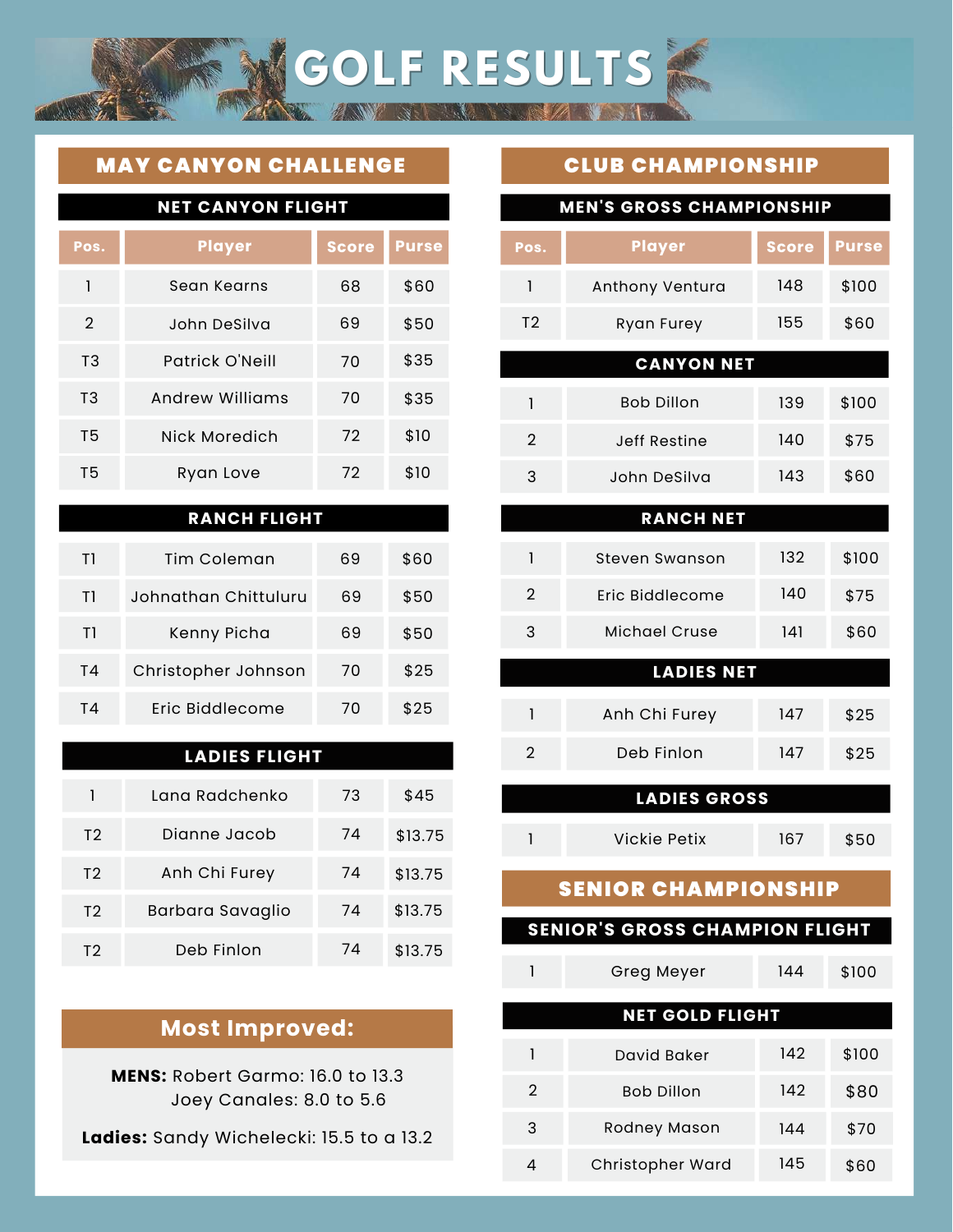# *Food & Beverage Director Rene Acosta*

Our Father's Day event is scheduled for Sunday, June 19th. Please check out the flyer to the right for more information regarding the event. We will have beer specials and live music performed by John Sandoval. To make reservations, please email [Events@SteeleCanyon.com.](mailto:events@steelecanyon.com)



BANG STERN

# *Chef's Corner with Executive Head Chef Paul Roberts*

#### **STRAWBERRY SHORT CAKE**

**FOOD & BEVERAGE**

Well, It's that time of the year again!! Summer time is here, and nothing says summer like strawberry short cake. This is one of my favorites. It's simple and elegant.

## **INGREDIENTS** • % cup sugar, or more to taste

2 pints ripe, well-rinsed strawberries 5 teaspoons baking powder

3 tablespoons sugar

- 
- ¼ teaspoon salt
- ¼ teaspoon vanilla extract 3 cups whipping cream
- 1 % cups butter
- 4 cups flour

## **INSTRUCTIONS**

**1:** Pick over and hull strawberries. Cut in half or slice, depending on size. Gently crush about a quarter of the berries with a fork to release their juices. Mix with remaining berries and the 1/2 cup of sugar, adding more sugar if necessary. Set aside, covered, for about a 1/2 hour to develop flavor. Preheat oven to 450 degrees.

**2:** Into a large mixing bowl, sift together flour, 3 tablespoons sugar, salt and baking powder. Add 3/4 cup of softened butter, and rub into dry ingredients as for pastry. Add 1 1/4 cups cream, and mix to a soft dough. Knead the dough for one minute on a lightly floured pastry board, then roll it out to about 1/2-inch thickness. Using a 3-inch biscuit cutter, cut an even number of rounds - 2 rounds per serving.

**3:** Use a little of the butter to grease a baking sheet. Place half the rounds on it. Melt remaining butter and brush a little on the rounds; place remaining rounds on top. Bake for 10 to 15 minutes, or until golden brown.

**4:** Remove from the oven, and pull shortcakes apart. Brush the insides with remaining melted butter.

**5:** Beat remaining cream until it thickens. Add vanilla. Beat again just until thick.

**6:** Place a bottom half of a shortcake on each plate. Top with a generous spoonful of berries. Cover with a top half, add a few more berries, and top with whipped cream. Serve immediately.